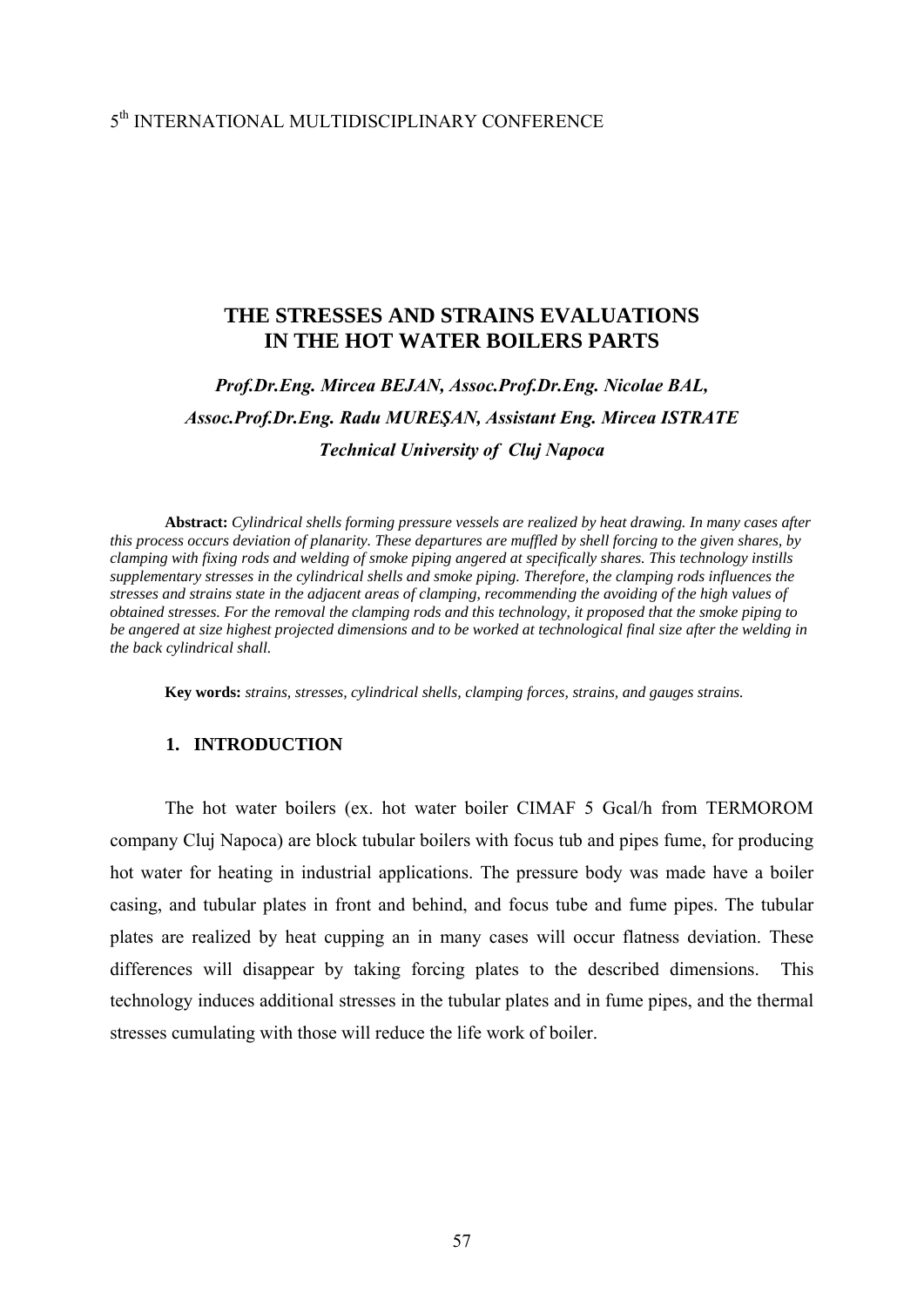#### **2. THE STUDY OF TUBULAR PLATES**

Assimilating the tubular behind plate with a circular plate fitted with a center hole, plate that is fixed on the boundary and central loaded as in figure 1, the relations for maximum displacement and maximum stress  $\sigma_{\text{max}}$  are [2]:

$$
w_o = c_1 \frac{F \cdot a^2}{E \cdot h^2}
$$
 and  $\sigma_{max} = c_2 \frac{F}{h^2}$ 



coefficients  $c_1$  and  $c_2$  taking them function of ratio a/b. For  $a/b = 1,5$  result  $c_1 = 0,0064$  and  $c_2 = 0,220$ . For made simplifies and function of constructive characteristics of the used rods, in table 1 was tabulated maximum clamping forces and maximum obtained stresses (absolute values).

Table 1

|                         |                         |              | Taviv T                         |                 |                  |  |  |  |
|-------------------------|-------------------------|--------------|---------------------------------|-----------------|------------------|--|--|--|
| Specification           | Clamping forces,<br>ſkN |              | Obtained stresses<br>$[N/mm^2]$ | Working stress, |                  |  |  |  |
|                         | Approx.<br>calculus     | Experimental | Approx.<br>calculus             | Experimental    | $[N/mm^2] - [1]$ |  |  |  |
| Tubular<br>behind plate | 96,6                    | 215,2        | 189,94                          | 228,5           | 136,6            |  |  |  |

Due to especially tubular shape plate studied, analytical calculus was combined with an experimental proceeding: method of strain gauge measurement. In figure 2 is plotted an assembly view of a tubular behind plate with indication of strain gauge displacement (TER type 10H120-INCERC Bucharest) radial and hoop, as well as the strain gauges - type RC120- Mikrotechna, a detail regarding its placement and a photo of a tubular plate, ready for measurement. The strain gauges was fixed on the established locations by means of Dinox 010 expoxidic resin, finally was realized the set up by means of electronic tensometer with six channels type N 2302. These were balanced when tubular behind plate, mechanical unstressed, has plane deviations. By helping of metal rods of ring cross-section,  $(D_{ext} = 38$ mm and  $D_{int} = 30$  mm, of 4900 mm length, having square screw thread on 100 mm length) mounted in some tubular plate apertures was applied clamping forces. In this case was take of plane deviations and de strains was retained.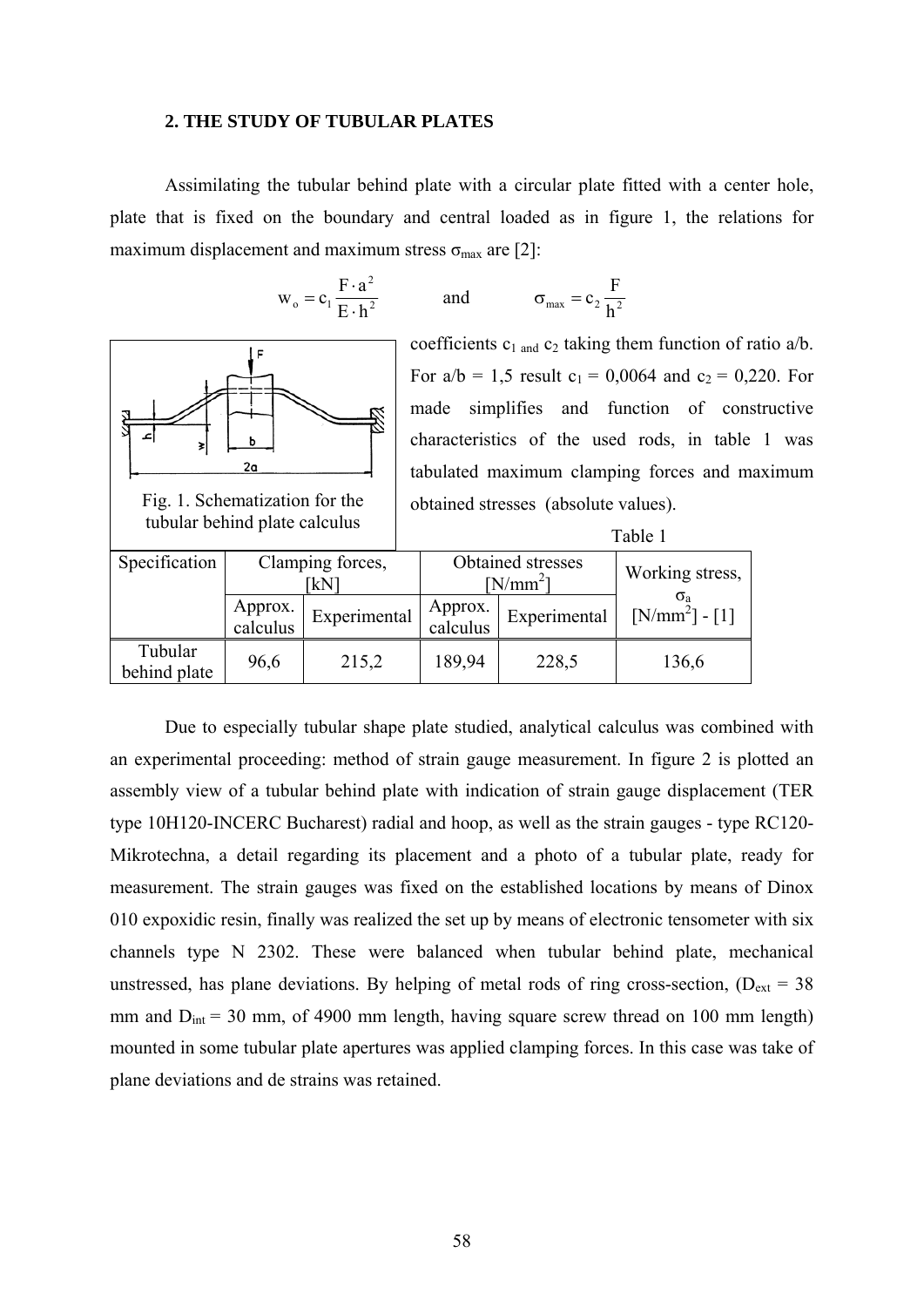

Fig. 2. An assembly view of a tubular behind plate, with strain gauges placement and the photo ready for measurements

## **3. EXPERIMENTAL RESULTS**

Some more series measures were made, with increasing and decreasing of clamping force. The linear values of deformations, ε measured with electronic tensometers, and finally was processed by the method of the least squares [3], using relations:

$$
y = c \cdot x
$$
 where  $c = \frac{\sum x \cdot y_i}{\sum m \cdot x^2}$  and  $m$ -number of measures.

Normal stresses σ was find with relation:  $σ = E·ε$ , for TER (strain gauge) fixed by radial and hoop directions, and for strain gauges set up with relations: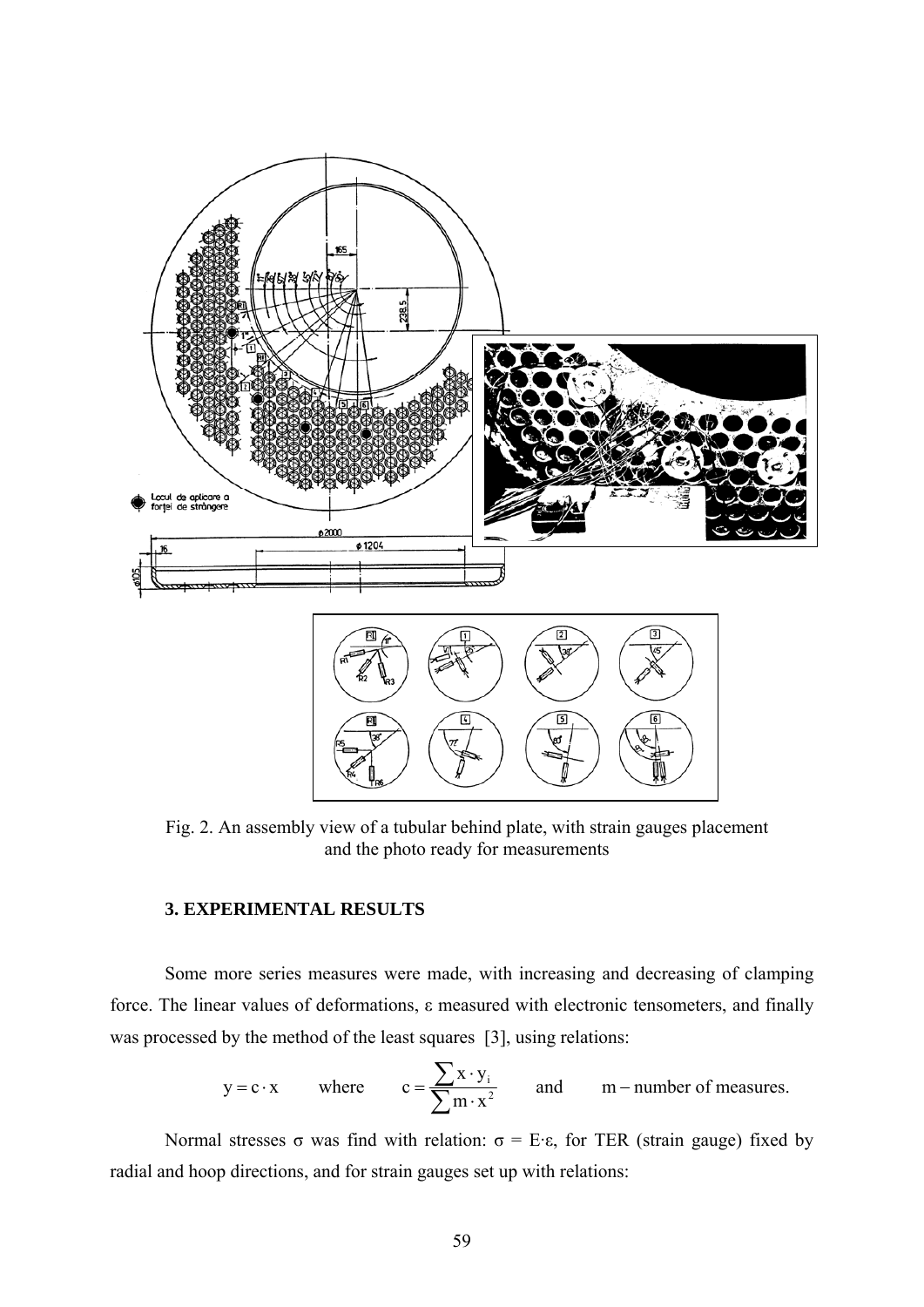$$
\sigma_{1,2} = \frac{E}{2} \left[ \frac{\varepsilon_a + \varepsilon_c}{1 - v} \pm \frac{1}{1 + v} \sqrt{(\varepsilon_a - \varepsilon_c)^2 + (2\varepsilon_b - \varepsilon_a - \varepsilon_c)^2} \right]
$$

where  $E = 2,1 \cdot 10^5$  N/mm<sup>2</sup> and  $v = 0,3$  (Poisson's ratio), and  $\varepsilon_a$ ,  $\varepsilon_b$  and  $\varepsilon_c$  are strains given by TER.

For TER 6 and strain gauges set up R3, in table 2 was tabulated obtained strains, those find by means of –c - parameter and result stresses, function of turning numbers of binding nuts.

In the graphs the stresses values was represented in multi-stage that drag on the origin. Figure 3 presents the stresses variation made by strains gauges fixed as in figure 2, and for extreme values was plotted the experimental determined stresses, directly from read strains.

|                         |                                                |                                                   |                            |                  |                  |                  |                            | Table 2                    |  |  |
|-------------------------|------------------------------------------------|---------------------------------------------------|----------------------------|------------------|------------------|------------------|----------------------------|----------------------------|--|--|
| Number TER              |                                                | Rotates Number for clamping/Strains measured [mm] |                            |                  |                  |                  |                            |                            |  |  |
| Specification           |                                                | $\theta$                                          | 0,5                        | 1                | 1,5              | 2                | 2,5                        | 3                          |  |  |
|                         |                                                | 11,1                                              | 9,0                        | 7,0              | 4,5              | 2,5              | 1,0                        | $\theta$                   |  |  |
| 6<br>Hoop<br><b>TER</b> | Read strains,<br>$\epsilon \cdot 10^{-6}$      | $-55$                                             | $-225$<br>$-195$           | $-400$<br>$-340$ | $-600$           | $-780$<br>$-750$ | $-920$                     | $-1050$<br>$-970$          |  |  |
|                         | Parameter, c                                   | $-362,9$                                          |                            |                  |                  |                  |                            |                            |  |  |
|                         | Corrected strains,<br>$\epsilon \cdot 10^{-6}$ | $\theta$                                          | $-181,5$                   | $-362.9$         | $-544,3$         | $-725,8$         | $-907,2$                   | $-1088$                    |  |  |
|                         | Calculated stresses,<br>$[N/mm^2]$<br>$\sigma$ | $\theta$                                          | $-38,1$                    | $-76,2$          | $-114,3$         | $-152,4$         | $-190,5$                   | $-228,5$                   |  |  |
| R <sub>3</sub>          | Read strains,<br>$\epsilon \cdot 10^{-6}$      | $-92$<br>$-106$<br>$-101$                         | $-250$<br>$-220$<br>$-280$ | $-360$<br>$-380$ | $-530$<br>$-510$ | $-640$<br>$-600$ | $-790$<br>$-790$<br>$-700$ | $-820$<br>$-820$<br>$-825$ |  |  |
| Strain                  | Parameter, c                                   | $-295,8$                                          |                            |                  |                  |                  |                            |                            |  |  |
| gauges                  | Corrected strains,<br>$\epsilon \cdot 10^{-6}$ | $\theta$                                          | $-147,9$                   | $-295,8$         | $-443,7$         | $-591,6$         | $-739.5$                   | $-887,4$                   |  |  |
|                         | Calculated stresses,<br>$[N/mm^2]$<br>$\sigma$ | $\theta$                                          | $-31,1$                    | $-62,1$          | $-93,2$          | $-124,2$         | $-155,3$                   | $-186,3$                   |  |  |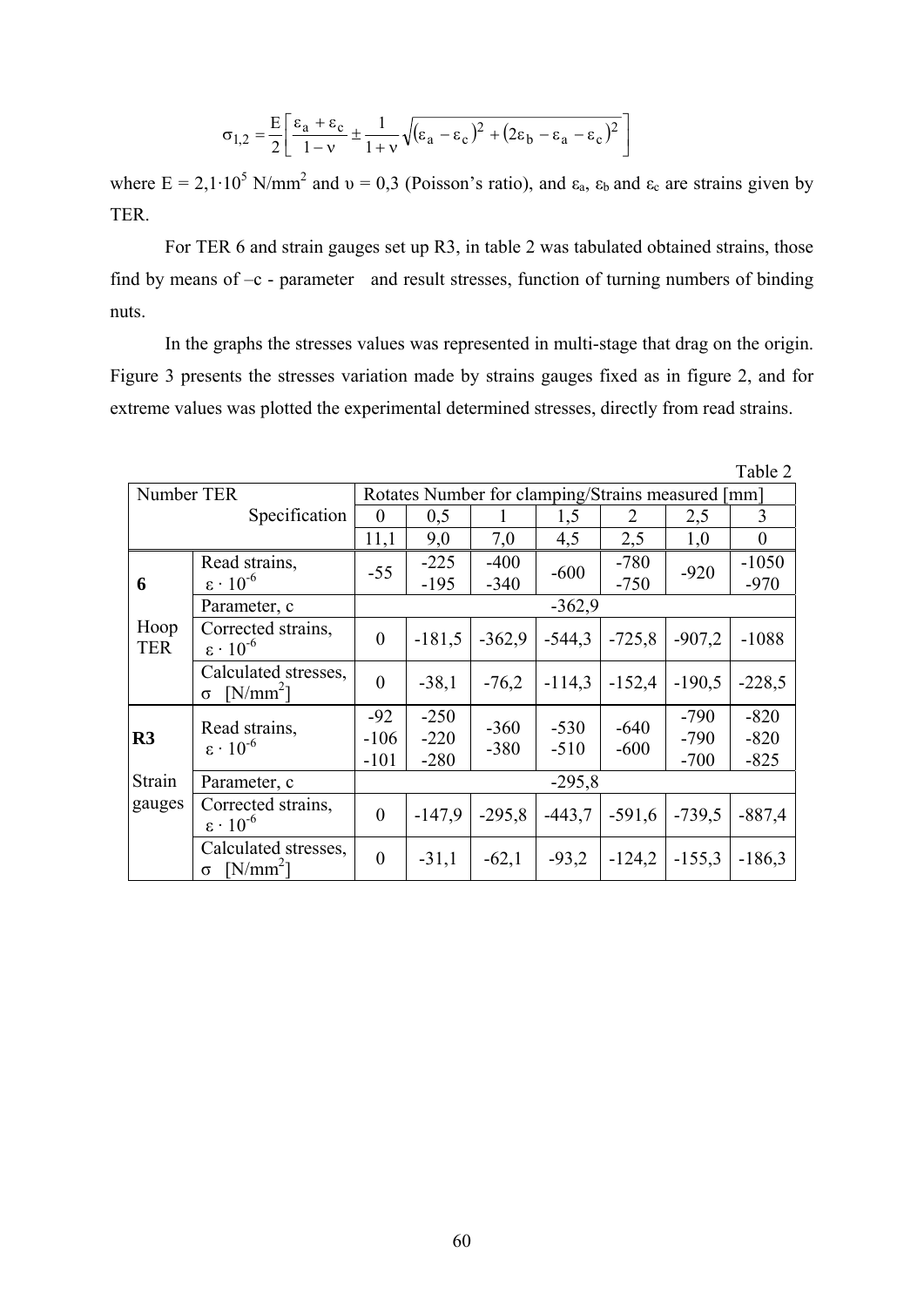

#### **4. CONCLUSIONS**

a) The constructive shape of tubular behind plates does not permit usage some known analytical relations existing in literature. For determining more precise of stresses and strains is imposed experimental determinations by strain gauges measurement method and post processing obtained results;

b) The realized experimental determinations indicated that the most great stresses appear in case of R1 (-215,18)  $N/mm<sup>2</sup>$ ) and TER 6 strain gauges on hoop

## Fig. 3 Variaţia tensiunilor dată de rozetele tensometrice

direction  $(-228.5 \text{ N/mm}^2)$ , with  $16-20$  % greater than those found by numerical calculus. For K 41 C.2b material - STAS 2883/3-88, calculus breviary indicates,  $\sigma_a$  = 136,6 N/mm<sup>2</sup> ( $\sigma_a$  = min {R<sub>m</sub>/2,4; R<sub>p0,2</sub>/1,5}). By experiments resulted stresses till 40 % grater than

those obtained by calculus and with 35 % greater than those calculated by approximation;

c) So, is considered that the clamping rods used for realizing the plane correlation of the tubular plates influence the state of stresses and strains in the zones around its fixing place;

d) It is recommended avoid the great values of the obtained stresses. Next is important as the pipes fume to be cut out at the dimensions grater than those designed, for respecting the plane correlations. For removing the pipes fume and a plane correlation technology of tubular plates, the pipes must be manufactured at the dimensions only after its welding on the tubular plate.